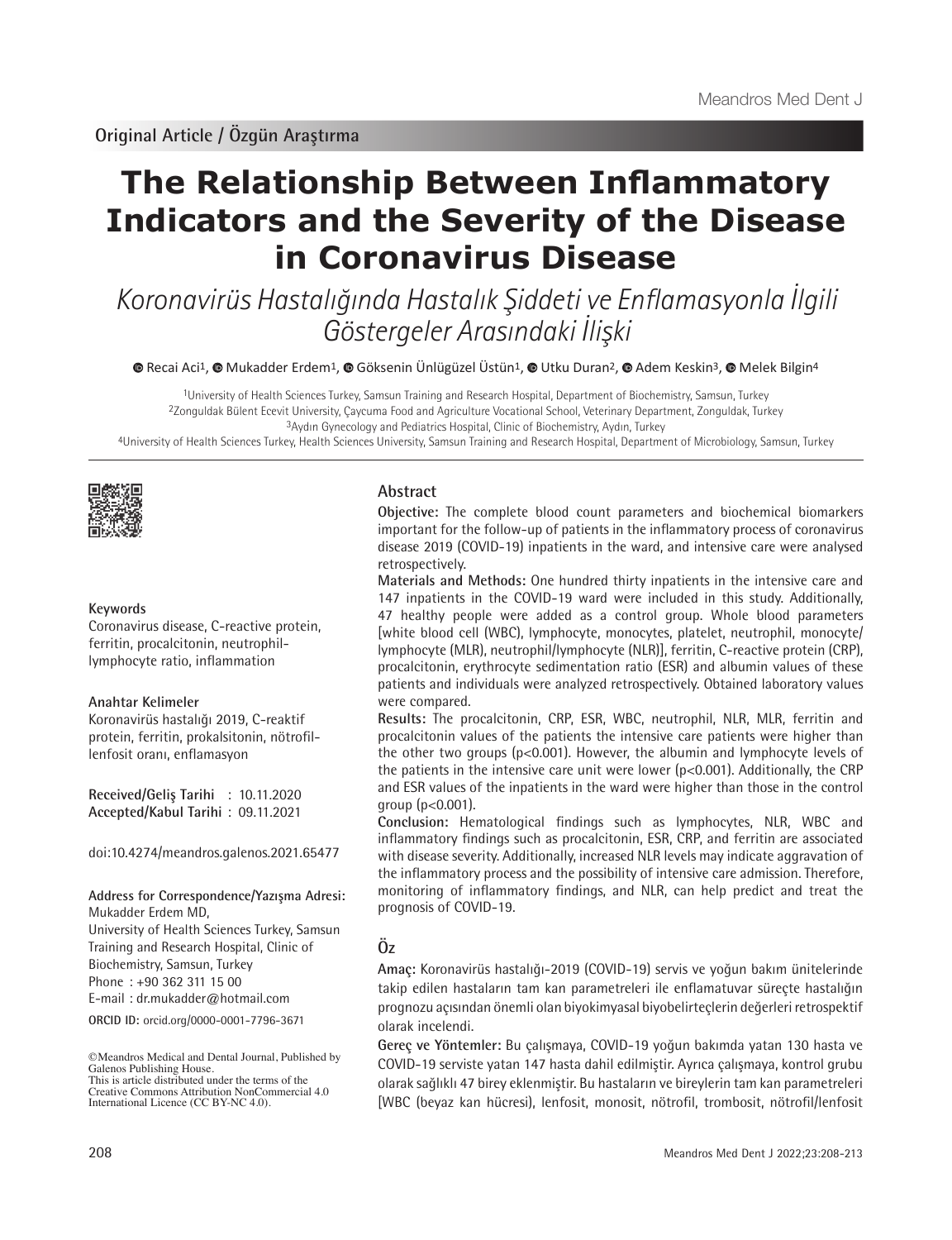(NLR), monosit/lenfosit (MLR)] ile C-reaktif protein (CRP), prokalsitonin, ferritin, eritrosit sedimantasyon oranı (ESR) ve albümin değerleri retrospektif olarak incelendi. Elde edilen laboratuvar sonuçları karşılaştırıldı.

**Bulgular:** Yoğun bakımda yatan hastaların prokalsitonin, CRP, ESR, WBC, nötrofil, NLR, MLR, ferritin ve prokalsitonin ortalama değerleri, hem serviste yatan hastalardan hem de kontrol grubundan daha yüksekti (p<0,001). Diğer taraftan yoğun bakımda yatan hastaların albümin ve lenfosit ortalama değerleri, diğer iki gruba göre daha düşüktü (p<0,001). Ayrıca serviste yatan hastaların CRP ve ESR ortalama değerleri, kontrol grubundan daha yüksekti (p<0,001).

**Sonuç:** WBC, lenfosit, NLR gibi hemotolojik parametreler ile prokalsitonin, CRP, ESR ve ferritin gibi immün-enflamatuvar parametrelerin hastalık şiddeti ile ilişkili olduğu ve hastalığın ilerlemesi için potansiyel olarak önemli risk faktörleri olarak kullanılabileceği görülmüştür. Ayrıca artmış bir enflamatuvar süreci yansıtan artmış NLR seviyeleri yoğun bakıma yatış ihtimalini gösterebilir. Bu nedenle, immünenflamatuvar parametrelerin, özellikle NLR'nin sürveyansı, COVID-19'un teşhisinde, erken taramasında ve tahmininde ve ciddi hastalıkların tedavisinde yardımcı olabilir.

# **Introduction**

Coronavirus disease-2019 (COVID-19) outbreak, which arose in China in the last months of 2019, quickly caused a pandemic. Although measures were taken to prevent spread, the number of people caught with COVID-19 reached approximately 37 million worldwide as of October, while the number of people who died of this disease exceeded 1 million (1). COVID-19 can cause respiratory failure, severe pneumonia, high fever, joint pain and even death (2). Studies conducted to date on inflammation markers in viral respiratory infections have played an major role in the rapid progress of our knowledge about the prognosis of COVID-19 (3).

C-reactive protein (CRP) is a biomarker of acute phase-response in inflammation, infection and tissue damage that can be used as a marker of inflammation (4). Procalcitonin levels have a more important role than CRP and white blood cell (WBC) count in separating one bacterial infection from other inflammatory process. In studies conducted on COVID-19 disease, a significant increase has been found in procalcitonin levels of groups whose disease had a severe course (5). Erythrocyte sedimentation rate (ESR) is not specific for any disease; however, it is used in combination with other tests to find out the presence of increased inflammatory activity. ESR has been long been used as a "disease indicator" due to its repeatability and low cost (6). Ferritin is an acute phase protein as demonstrated in both infectious and non-infectious diseases. High serum ferritin is a useful marker for a possible disease progression towards the critical development of COVID-19 (7).

A large number of studies have shown an increase in neutrophils with the decrease in lymphocyte in patients with COVID-19 (8-10). The neutrophil/ lymphocyte ratio (NLR), obtained by the ratio of rising neutrophils to falling lymphocytes in infection, is a very strong indicator of the systemic inflammatory state (11).

The aim of our study is to evaluate the relationship between the hematological and inflammatory biomarkers and the severity of the disease that are important in the course of the COVID-19 disease. This evaluation was made as a result of comparing the whole blood and inflammatory parameters of inpatients with COVID-19 followed in the intensive care and ward with each other and with healthy individuals. As a result, whole blood and inflammatory biomarkers that come to the forefront in the hospitalization process of inpatients with COVID-19 both in the intensive care and ward are determined.

#### **Materials and Methods**

Our study was carried out after obtaining 2020/13 session numbered and 2020.13.6 decision numbered University of Health Sciences Turkey, Samsun Training and Research Hospital Non-Invasive Clinical Research Ethics Committee (date: 09.09.2020). Three groups were formed in the study.

#### **Criteria of Groups**

First of all, patients with positive COVID-19 real-time polymerase chain reaction test were included in the study. Patients with COVID-19 diagnosed with radiological or clinical findings but negative polymerase chain reaction test were not included in the study. Patients with COVID-19 were divided into two groups according to the unit they were hospitalized in. Inpatients in the ward were determined as a group, and inpatients in the intensive care as a group. In addition, a control group consisting of healthy individuals was added to the study.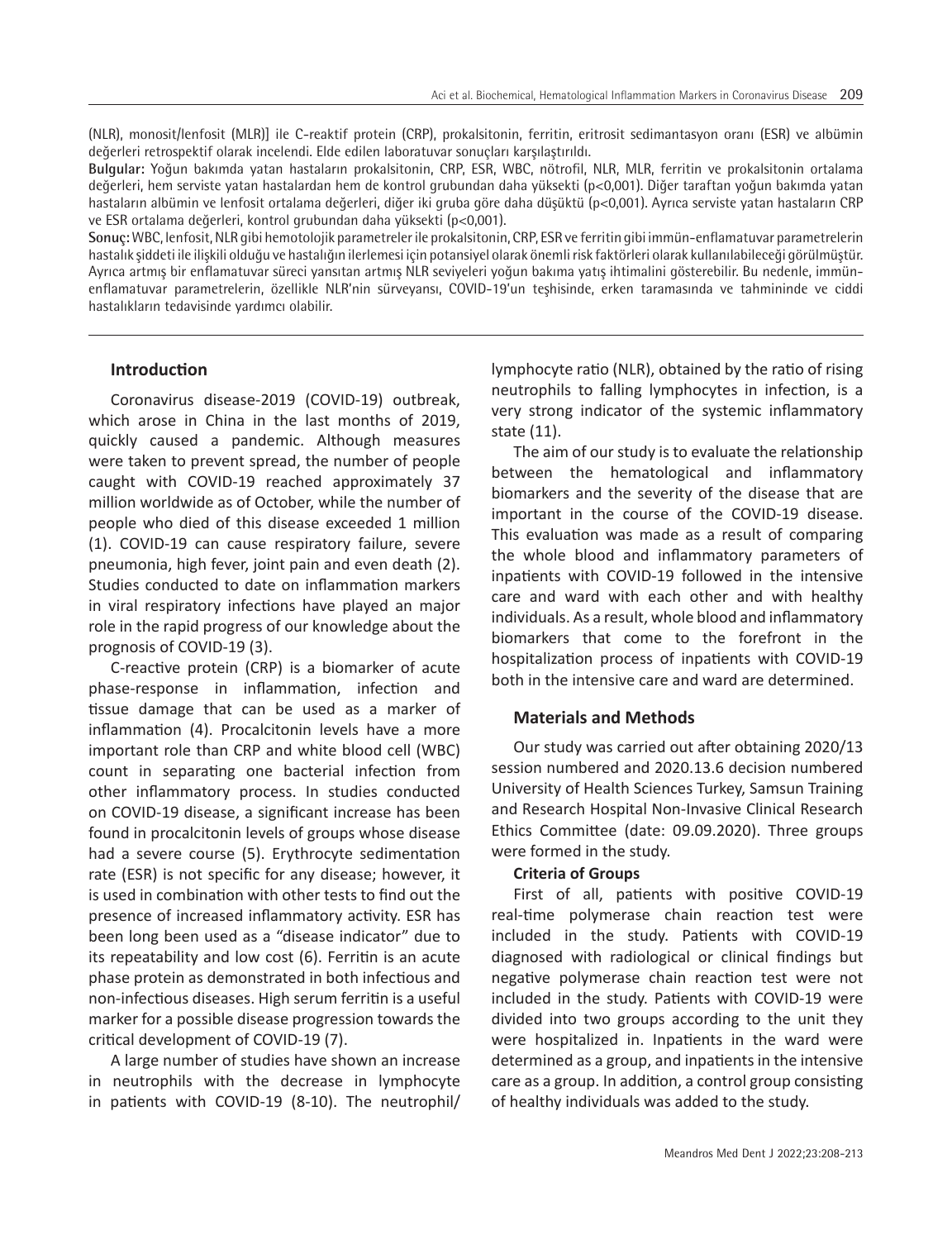#### **Biochemical Process**

After the ethics committee approval, with the authorization from Hospital Information Management system, the inpatients followed in COVID-19 ward and intensive care with a suspicion of coronavirus in May, June and July months of 2020 were found and their complete blood count parameters [WBC, lymphocyte, monocyte, neutrophil, platelet, monocyte/ lymphocyte ratio (MLR), NLR] and CRP, procalcitonin, ferritin, ESR and albumin values, which are important biomarkers in the inflammatory process in terms of the prognosis of the disease, were examined retrospectively. Complete blood count parameters had been studied in Beckman Coulter DXH800 device, procalcitonin and ferritin were studied in Roche Cobas E411 device, CRP was studied in Beckman Coulter AU5800 device by using suitable kits and materials.

#### **Statistical Analyses**

SPSS 22.0 Windows Program was used for statistical analysis. It was determined that the data were not normally distributed. For this reason, non-parametric analyzes were used. Mann-Whitney U test was used for pairwise comparison of the groups.

# **Results**

One hundred thirty inpatients diagnosed with COVID-19 from the intensive care and 147 inpatients from the ward were included in this study. In addition, 47 healthy individuals were added as a control. Of the inpatients in the intensive care, 46 (35.38%) were female and 84 (64.62%) were male. Of the inpatients in the ward, 74 (50.34%) were female and 73 (49.66%) were male. Twenty (42.55%) of the control group were female and 27 (57.45%) were male. While the average age of the inpatients in the intensive care was 68.28±14.22, the average age of the inpatients in the ward was 54.96±16.66, and the average age of the control group is 46.72±10.82. While the average day of hospital stay of the inpatients in the intensive care was 19.85, the average day hospital stay of the inpatients in the ward was 7.56. While 77 of the inpatients in the intensive care died, the others were discharged. Whole blood and inflammatory parameter mean  $\pm$ standard deviations of the groups are given in Table 1.

In the comparison of the whole blood parameter values of the groups, the values of WBC, neutrophil, NLR and MLR of the inpatients in the intensive care was found to be higher than the values of the

inpatients in the ward and the control group (p<0.001) (Figure 1). Additionally, the values of lymphocytes of the inpatients in the intensive care was found to be lower than the values of the inpatients in the ward and the control group (p<0.001) (Figure 1).

In the comparison of the inflammatory parameter levels of the groups, the values of CRP, ESR, ferritin and procalcitonin of the inpatients in the intensive care was found to be significantly higher than the values of the inpatients in the ward and the control group (p<0.001) (Figure 2). Additionally, the values of albumin of the inpatients in the intensive care was found to be lower than the values of the inpatients in the ward and the control group (p<0.001) (Figure 2). In addition, the values of CRP and ESR of the inpatients in the ward were found to be higher than the control group (p<0.001) (Figure 2).

# **Discussion**

Haematological parameters which are used to classify COVID-19 inpatients include WBC, neutrophil, lymphocyte, monocyte, thrombocyte, eosinophil, MLR, NLR and haemoglobin. In addition to being very important component in the immune of the body, lymphocytes are also the main executers of all immune functions and at the same time a cellular component on the forefront to fight external infections. Lymphopenia has an important prognostic value in COVID-19 disease. While lymphopenia has been reported in 80% of the critical inpatients (12), this rate has been reported as 25% in mild inpatients (13). In a meta-analysis which included 758 COVID-19 positive cases that had severe disease and 1688 COVID-19 positive cases that had mild disease, a significant increase was found in the neutrophil count in cases with severe disease. It was also stated that an increase in WBC values of patients with COVID-19 (14). In our study, the values of WBC, neutrophil of the inpatients in the intensive care was found to be higher than the values of the inpatients in the ward and the control group.

In a study of 1141 patients with COVID-19, severe patients had a higher NLR than non-severe patients. NLR has been described as a prognostic value biomarker for inpatients with sepsis (15). Our study, the values of NLR of the inpatients in the intensive care was found to be higher than the values of the inpatients in the ward and the control group.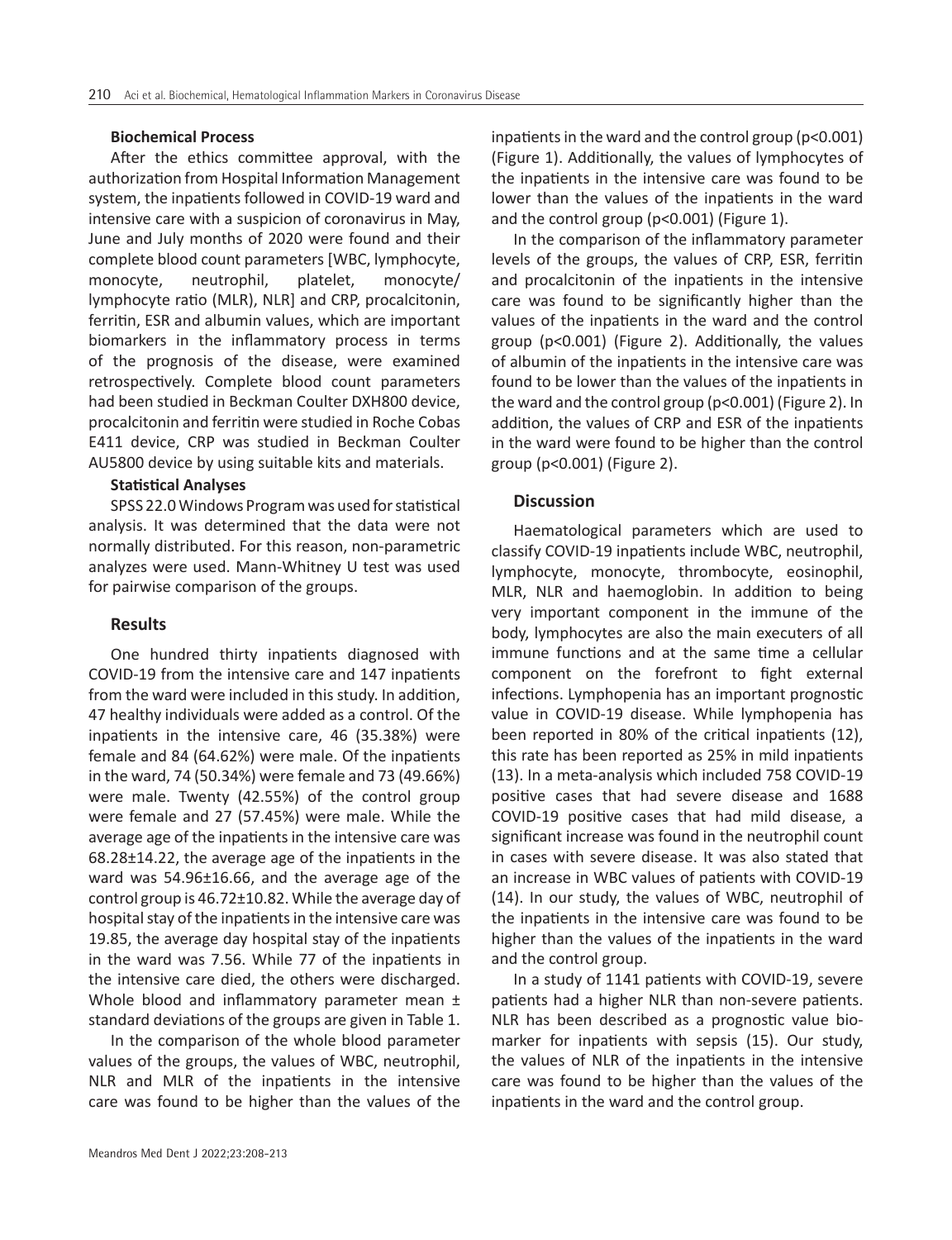| Table 1. Whole blood and inflammatory parameter mean ± standard deviations of the groups                                                                  |                             |                             |                            |                              |
|-----------------------------------------------------------------------------------------------------------------------------------------------------------|-----------------------------|-----------------------------|----------------------------|------------------------------|
| <b>Parameters</b>                                                                                                                                         | Intensive care<br>$(n=130)$ | <b>Service</b><br>$(n=147)$ | <b>Control</b><br>$(n=47)$ | The reference<br>range       |
| Whole blood parameters                                                                                                                                    |                             |                             |                            |                              |
| WBC (*10 <sup>9</sup> /L)                                                                                                                                 | $9.29 \pm 5.14$             | $6.17 \pm 2.26$             | $6.97 \pm 3.19$            | $4.5 - 10.5$                 |
| Lymphocyte $(^*10^9/L)$                                                                                                                                   | $1.06 \pm 0.71$             | $1.36 \pm 0.73$             | $1.45 \pm 0.55$            | $0.6 - 3.4$                  |
| Neutrophil $(^*10^9/L)$                                                                                                                                   | $7.62 \pm 5.59$             | $4.27 \pm 2.2$              | $4.5 \pm 2.27$             | $2 - 6.9$                    |
| Platelet $(^*10^9/L)$                                                                                                                                     | 229.61±101.08               | 235.84±97.28                | 256.77±113.76              | 142-424                      |
| Monocyte (*10 <sup>9</sup> /L)                                                                                                                            | $0.58 \pm 0.43$             | $1.6 \pm 13.07$             | $0.58 + 0.28$              | $0 - 0.82$                   |
| <b>NLR</b>                                                                                                                                                | 11.79±15.36                 | $4.07 \pm 3.42$             | $3.3 \pm 1.69$             |                              |
| <b>MLR</b>                                                                                                                                                | $0.74 \pm 0.91$             | $0.66 \pm 2.46$             | $0.43 \pm 0.23$            |                              |
| <b>Inflammatory parameters</b>                                                                                                                            |                             |                             |                            |                              |
| Ferritin (ng/mL)                                                                                                                                          | 817.56±500.01               | 212.4±181.67                | 162±108.33                 | 13-150 female<br>30-400 male |
| Procalcitonin (ng/mL)                                                                                                                                     | $2.34 \pm 9.26$             | $0.13 \pm 0.2$              | $0.09 + 0.1$               | $0 - 0.046$                  |
| $CRP$ (mg/L)                                                                                                                                              | 101.04±81.16                | $44.72 + 50$                | 21.26±25.76                | $0 - 5$                      |
| Albumin $(g/dL)$                                                                                                                                          | $3.07 \pm 0.51$             | $3.68 \pm 0.47$             | $3.76 \pm 0.45$            | $3.5 - 5.2$                  |
| $ESR$ (mm/h)                                                                                                                                              | 50.28±24.79                 | 33.86±23.2                  | $22.11 \pm 16.13$          | $0 - 20$                     |
| WBC: White blood cell, NLR: Neutrophil/lymphocyte ratio, MLR: Monocyte/lymphocyte ratio, CRP: C-reactive protein, ESR: Erythrocyte sedimentation<br>ratio |                             |                             |                            |                              |



**Figure 1.** Whole blood parameter mean bar graph of groups WBC: White blood cell, NLR: Neutrophil/lymphocyte ratio, MLR: Monocyte/lymphocyte ratio

In a study on coagulation and platelet parameters of patients with suspected COVID-19, platelet values of polymerase chain reaction (PCR)-negative participants were found to be higher than those of PCR-positive patients (16). In our study, there was no significant difference between the mean platelet levels of the groups.

Increase in CRP alone or with another marker can cause infections. CRP values are increased in patients with COVID-19 before compudet tomography findings and in the early stages of infection. More importantly, CRP has been associated with disease development (17). In a study including 663 patients, CRP value was found to be higher in patients with COVID-19 positive when compared with patients with COVID-19 negative (18). In our study, the values of CRP of the inpatients in the intensive care was found to be higher than the values of the inpatients in the ward and the control group. In addition, the values of CRP of the inpatients in the ward were found to be significantly higher than the control group.

Procalcitonin, a glycoprotein, is calcitonin precursor. Procalcitonin levels can be used to distinguish between viral and bacterial infections (19). In a study conducted in Wuhan with the inclusion of 191 positive patients, it was found that procalcitonin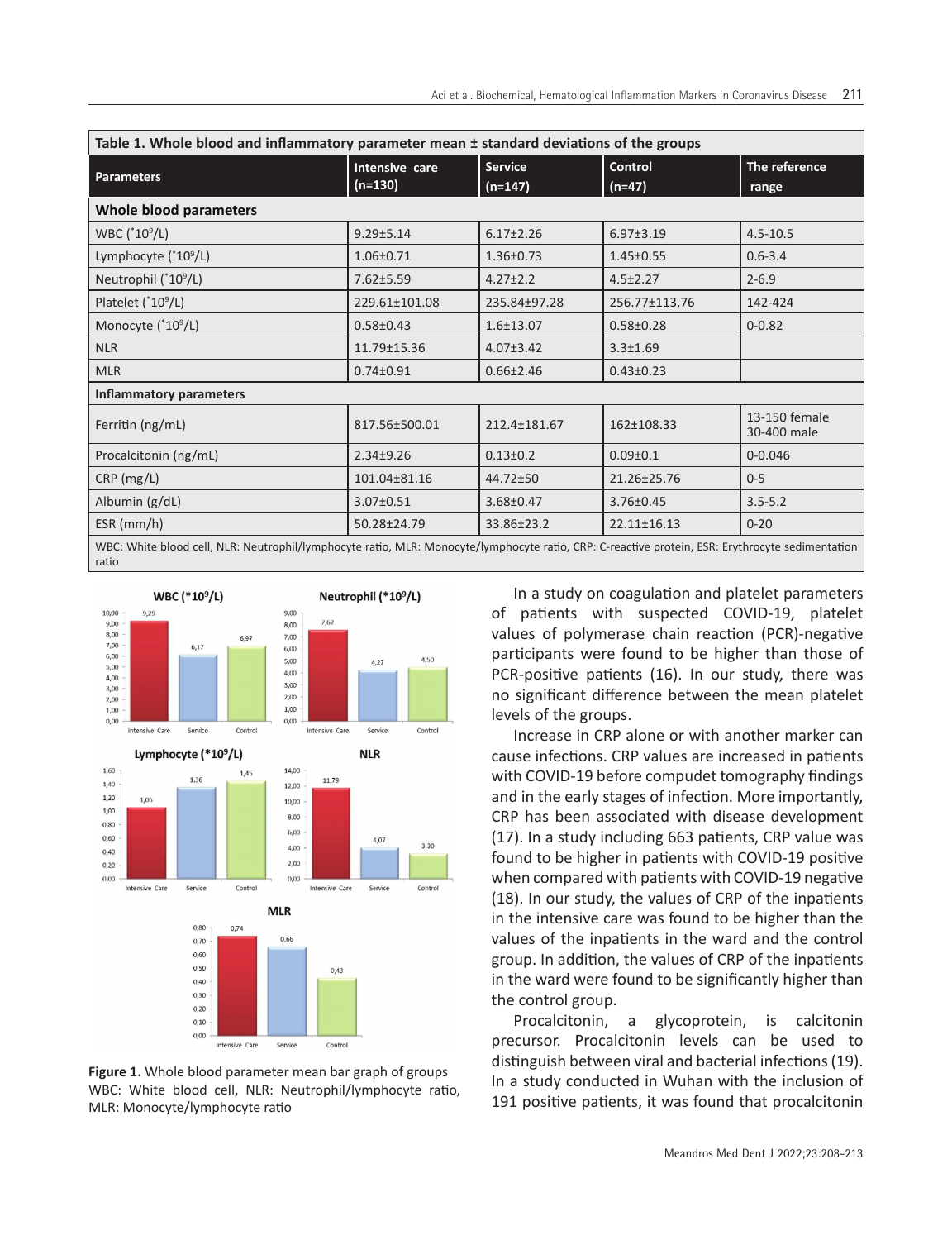

**Figure 2.** Inflammatory parameter mean bar graph of groups CRP: C-reactive protein, ESR: Erythrocyte sedimentation ratio

level increased in association with the severity of the disease (7). In another meta-analysis including 1099 patients, almost four times higher procalcitonin value was found in the severe group (20). It has been found that procalcitonin can make a significant distinction between severe cases and non-severe and fatal cases and thus can function as a possible predictic biomarker in individual studies (21). In our study, the values of procalcitonin of the inpatients in the intensive care was found to be higher than the values of the inpatients in the ward and the control group.

Serum ferritin levels can increase significantly as a response to inflammation and various diseases. ferritin synthesis regulation is under the control of cytokine (22). Due to the cytokine storm observed in fatal and critical COVID-19 cases, an increase occurs in serum ferritin levels in these cases. It has been reported that ferritin levels ranging from 400 μg/L to >2000 μg/L are seen in COVID-19 patients and that the highest ferritin levels are seen in serious cases and in those who did not survive (7,13). In a previous study including 653 COVID-19 positive patients, it was

found that mean ferritin level was 408.28 ng/mL and this value was correlated with disease severity and the increase in ferritin level could be used as prognostic marker of imminent death (23). In our study, the values of ferritin of the inpatients in the intensive care was found to be higher than the mean values of the inpatients in the ward and the control group.

There are very few data on ESR in patients with COVID-19. In a study conducted on 113 patients, it was reported that fatal cases had higher ESR tendency than the cases that recovered, without reporting the significance of the difference observed between positive and negative patients (13). In another study with 80 patients, it was found that ESR was associated with CRP and haemoglobin and patients with severe disease had higher ESR levels (24). In a study conducted with patients with COVID-19 with diabetes comorbidity, inflammatory parameters (ESR, procalcitonin, ferritin and CRP) were found to be higher (25). In our study, the values of ESR of the inpatients in the intensive care was found to be higher than the values of the inpatients in the ward and the control group. In addition, the values of ESR of the inpatients in the ward were found to be higher than the control group.

# **Conclusion**

In summary, it has been concluded that haematological findings such as lymphocyte, WBC, MLR, NLR and inflammatory findings such as procalcitonin, CRP, ferritin, ESR are associated with the disease severity and that they could be used as very important risk factors for the progress of the disease. In addition, increased NLR levels reflecting an increased inflammatory process can show possibility of hospitalization in intensive care. For this reason, the surveillance of inflammatory findings, and NLR, can help in the diagnosis, early screening of COVID-19 and in the treatment of severe diseases.

# **Ethics**

**Ethics Committee Approval:** Our study was carried out after obtaining 2020/13 session numbered and 2020.13.6 decision numbered Health Sciences University of Health Sciences Turkey, Samsun Training and Research Hospital Non-Invasive Clinical Research Ethics Committee (date: 09.09.2020).

**Informed Consent:** Retrospective study.